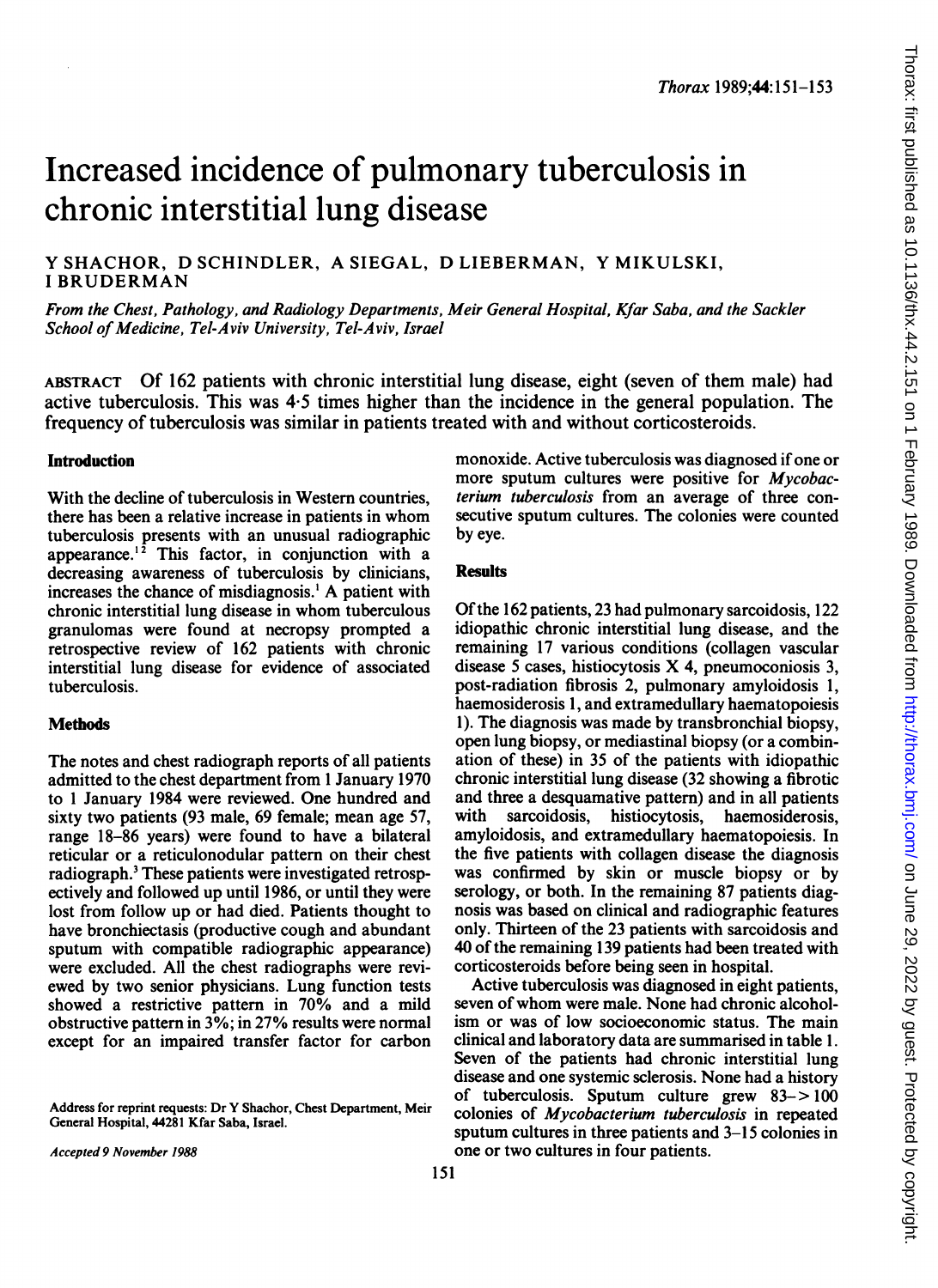|      | Sex | Age(y) | Duration $(y)$ | Aetiology                        | Lung function | Corticosteroids | No of colonies     |
|------|-----|--------|----------------|----------------------------------|---------------|-----------------|--------------------|
|      | F   | 67     |                | Systemic sclerosis               | Restrictive   | 28y             | 83                 |
|      | М   | 66     |                | Idiopathic*                      | Not tested    |                 | >100               |
|      | м   | 73     |                | Idiopathic*                      | Not tested    |                 |                    |
| 4    | М   | 60     |                | Idiopathic*                      | Restrictive   | 3 mo            |                    |
|      | M   | 75     |                | Idiopathic (necropsy)            | Restrictive   | 7 mo            | [Histology proved] |
| 6    | M   | 79     |                | Idiopathic*                      | Restrictive   |                 |                    |
|      | M   | 50     |                | Idiopathic (open lung<br>biopsy) | Restrictive   |                 |                    |
| 8    | M   | 63     |                | Idiopathic*                      | Restrictive   |                 | >100               |
| Mean |     | 66     | o              |                                  |               |                 |                    |

Table 1 Characteristics of natients with tuberculosis and chronic interstitial lung disease

\*On the basis of clinical and radiographic features.

In one patient pulmonary tuberculosis was diagnosed only at necropsy. The positive culture for tuberculosis was made  $5.9$  (range  $1-13$ ) years after the diagnosis of chronic interstitial lung disease. The presenting symptoms at the time that pulmonary tuberculosis was diagnosed were fever in two patients and increased dyspnoea and cough in six. The chest radiograph in all eight patients gave no indication of tuberculosis in any of the eight patients. In patient 8 tomography showed a cavity in the left upper lobe.

The ratio of corticosteroid to non-corticosteroid treated patients was similar in the two groups (table 2). Six patients survived their stay in hospital and were treated with isoniazid and rifampicin for nine months. Sputum cultures became negative after one to two months of treatment. No changes in the chest radiographs were observed after treatment. Two patients died of respiratory failure. Necropsy was performed only in one.

## **Discussion**

The incidence of pulmonary tuberculosis in Israel is now one of the lowest in the world,<sup>45</sup> the average annual incidence of new cases during 1970-85 being  $3.4/10$  000 persons over the age of 65 years<sup>4</sup> and less in younger people. Nevertheless, we found eight cases of newly discovered tuberculosis in 162 patients with chronic interstitial lung disease with a mean age of 57 years during a maximum follow up period of 16 years, giving an incidence of at least 30 per 10 000 person years (most of our patients had a shorter follow up

Table 2 Characteristics of patients with idiopathic chronic interstitial lung disease with and without cultures positive for Mycobacterium tuberculosis

|                      |                     | Age<br>$(y, \text{mean})$                              | Corticosteroids<br>(No(%) |                                 |                 |
|----------------------|---------------------|--------------------------------------------------------|---------------------------|---------------------------------|-----------------|
| Culture              | $Sex(M:F)$ (range)) |                                                        |                           | Treated Not treated of patients | <b>Total No</b> |
| Positive<br>Negative | 7:0<br>66:49        | 66 (50-79) 2 (29) 5 (71)<br>58 (18-86) 33 (29) 82 (71) |                           |                                 | 115             |

period, so this incidence is an underestimate). The  $\sim$ incidence of tuberculosis in patients with chronic  $\vec{c}$ interstitial lung disease was at least 9.1 times that of the  $\overline{z}$ general population. It may be argued that a sputum  $\frac{3}{2}$ culture with less than 20 colonies is not clinically significant, being due to relatively quiescent foci.<sup>67</sup> Exclusion of four of our eight patients with less than  $\geq$ 83 colonies still gives an incidence 4.5 times greater $\frac{\overline{0}}{2}$ than expected. The male predominance of tuberculosis in our patients with chronic interstitial lung disease<sup>99</sup> was greater than the male: female ratio  $(1.8.1)$  of  $\ddot{\circ}$ tuberculosis in the general population of Israel.4 U

Corticosteroid treatment was unlikely to be  $a \leq$ causative factor in our patients, as the frequency of  $\frac{3}{6}$ pulmonary tuberculosis was similar in treated and  $\frac{N}{C}$ untreated patients. No study has yet shown an increased incidence of tuberculosis in patients treated with corticosteroids.<sup>8</sup>

Our study suggests that a diffusely damaged lung increases the susceptibility to dormant tuberculosis.  $A_{\overline{5}}$ similar observation was made in patients with bronchogenic carcinoma,<sup>9</sup> and an increased incidence $\frac{1}{6}$ ofatypical mycobacteria has been seen in patients with chronic lung diseases.<sup>10</sup>

Tuberculosis in our patients was not evident on the  $\exists$ chest radiograph, presumably because of the increased interstitial markings. Our experience suggests that  $\exists$ sputum culture should be performed in any patientsq with chronic interstitial lung disease with an unexplained deterioration in their respiratory symptoms. а≊

## References

- 2022 <sup>1</sup> Tytle TL, Johnson TH. Changing patterns in pulmonary tuberculosis. South Med J 1984;77:1223-7.
- ğ 2 Shachor Y, Miculski Y, Schindler D, Lieberman D, Bruderman I. Changing pattern of lung tuberculosis. ല്പ Israel J Med Sci 1986;22:426-9.
- chest. Vol 1. 2nd ed. Philadelphia: Saunders, 1977: 424-9.
- Strael J Med Sci 1986; 22:426-9.<br>
3 Frazer RG, Paré AP Jr. The diagnosis of diseases of the chest.<br>
224-9.<br>
424-9.<br>
424-9.<br>
4 Ministry of Health, Department of Epidemiology. Tuber-<br>
culosis in Israel 1970-1986 [published 4 Ministry of Health, Department of Epidemiology. Tuberculosis in Israel 1970-1986 [published annually]. Jerusalem: Ministry of Health, 1971-1987.

82